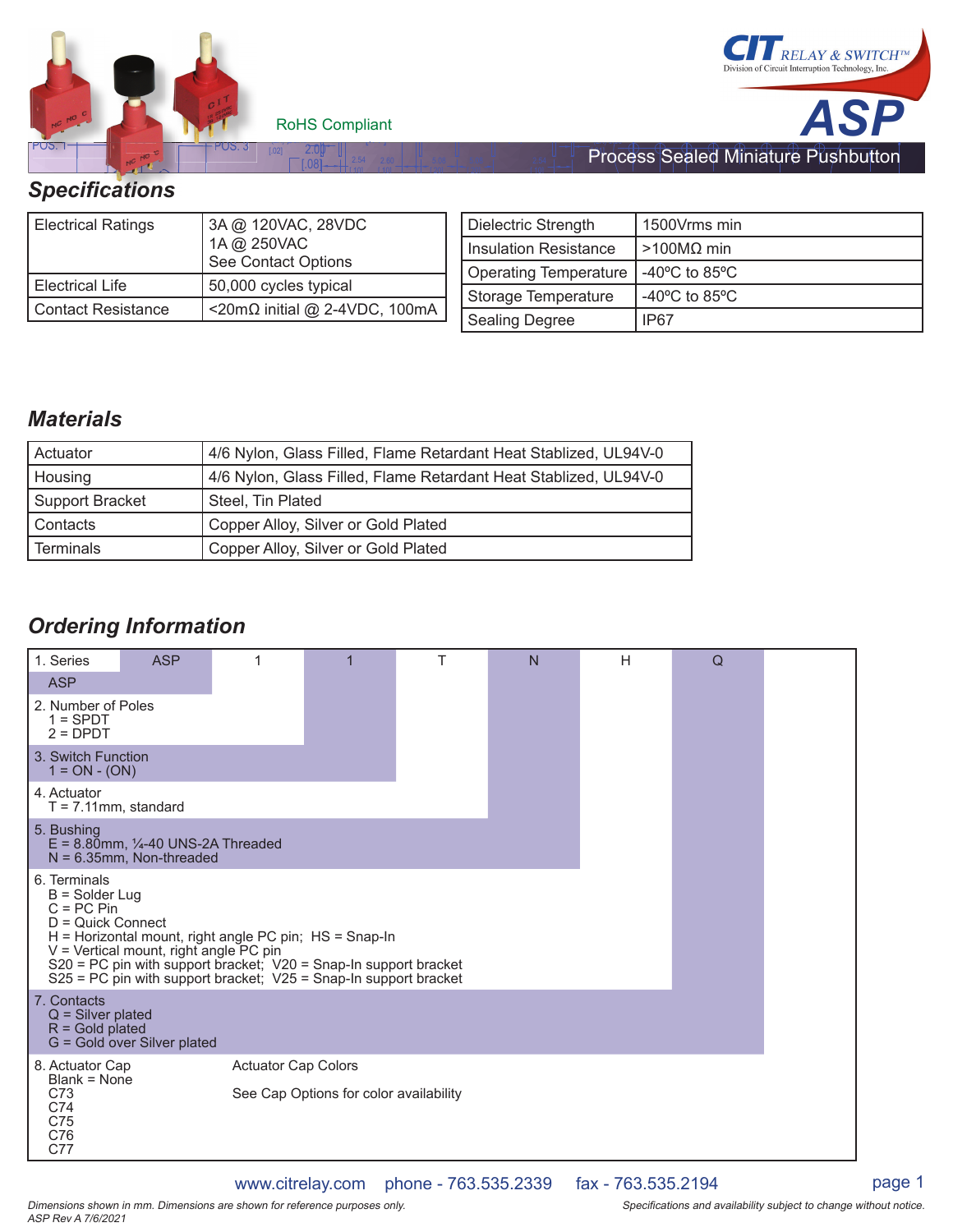



 2.54 [.10]

[.08]

[ 10]

[ 20]

[ 20]

[ 10]

(2X) 0.30

# *Actuator Options*



*shown with E Bushing*

# *Bushing Options*







page 2

ASP Rev A 7/6/21

www.citrelay.com phone - 763.535.2339 fax - 763.535.2194

Dimensions shown in mm. Dimensions are shown for reference purposes only. This is a subjectional and availability subject to change without notice.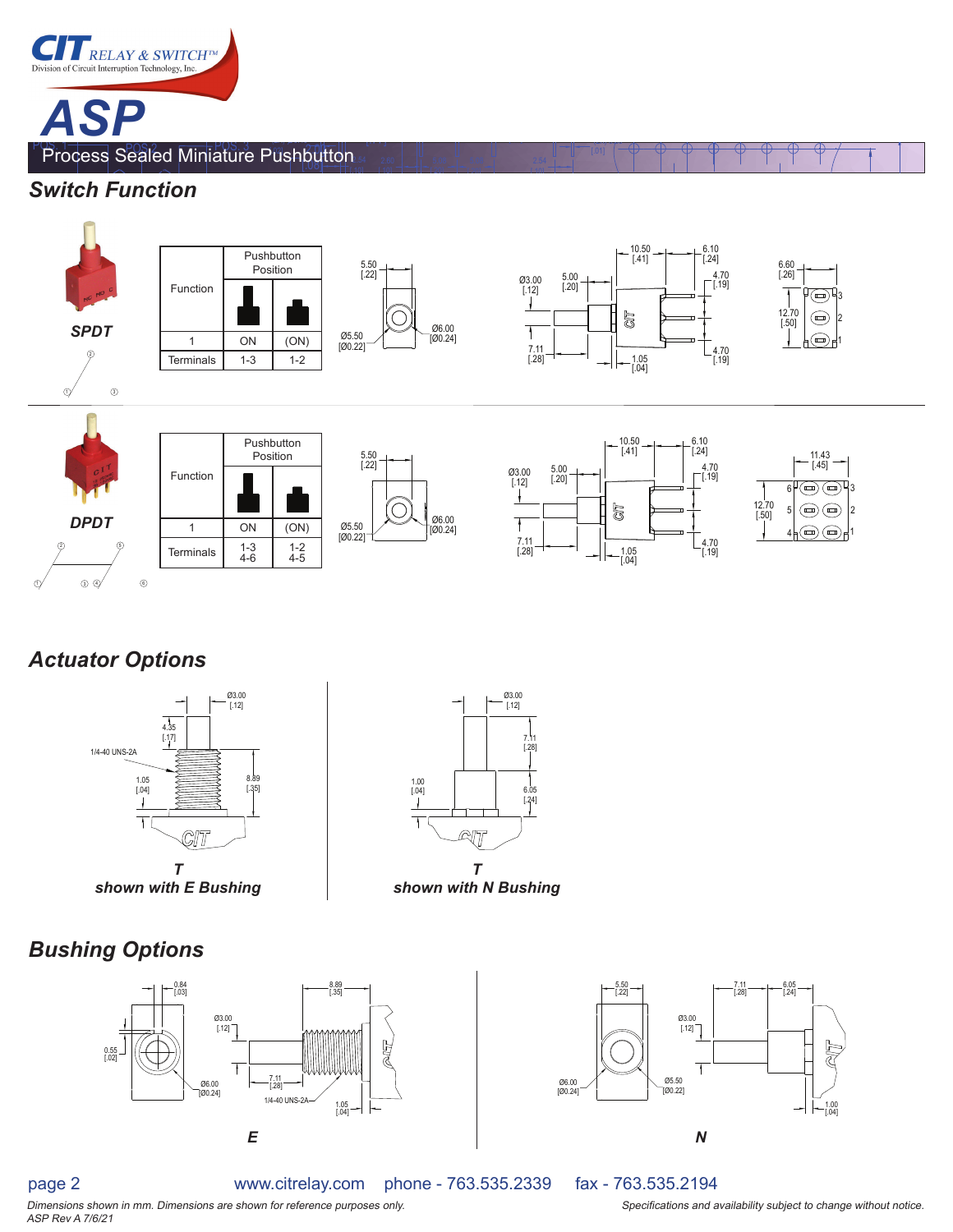

# *Panel Mounting*





 $\overline{X}$   $\overline{Y}$   $\overline{Y}$   $\overline{Y}$   $\overline{Y}$   $\overline{Y}$   $\overline{Y}$   $\overline{Y}$   $\overline{Y}$   $\overline{Y}$   $\overline{Y}$   $\overline{Y}$   $\overline{Y}$   $\overline{Y}$   $\overline{Y}$   $\overline{Y}$   $\overline{Y}$   $\overline{Y}$   $\overline{Y}$   $\overline{Y}$   $\overline{Y}$   $\overline{Y}$   $\overline{Y}$   $\overline{Y}$   $\overline{$ 

[.02] [ ] POS. 1 POS.2 POS. 3 [.77] 2.00

[.10]

[ 10]

[ 20]

[ 20]

[ 10]

(2X) 0.30



# *Terminal Options*



 *H (HS - Snap In) = Horizontal mount, right angle PC pins, single pole*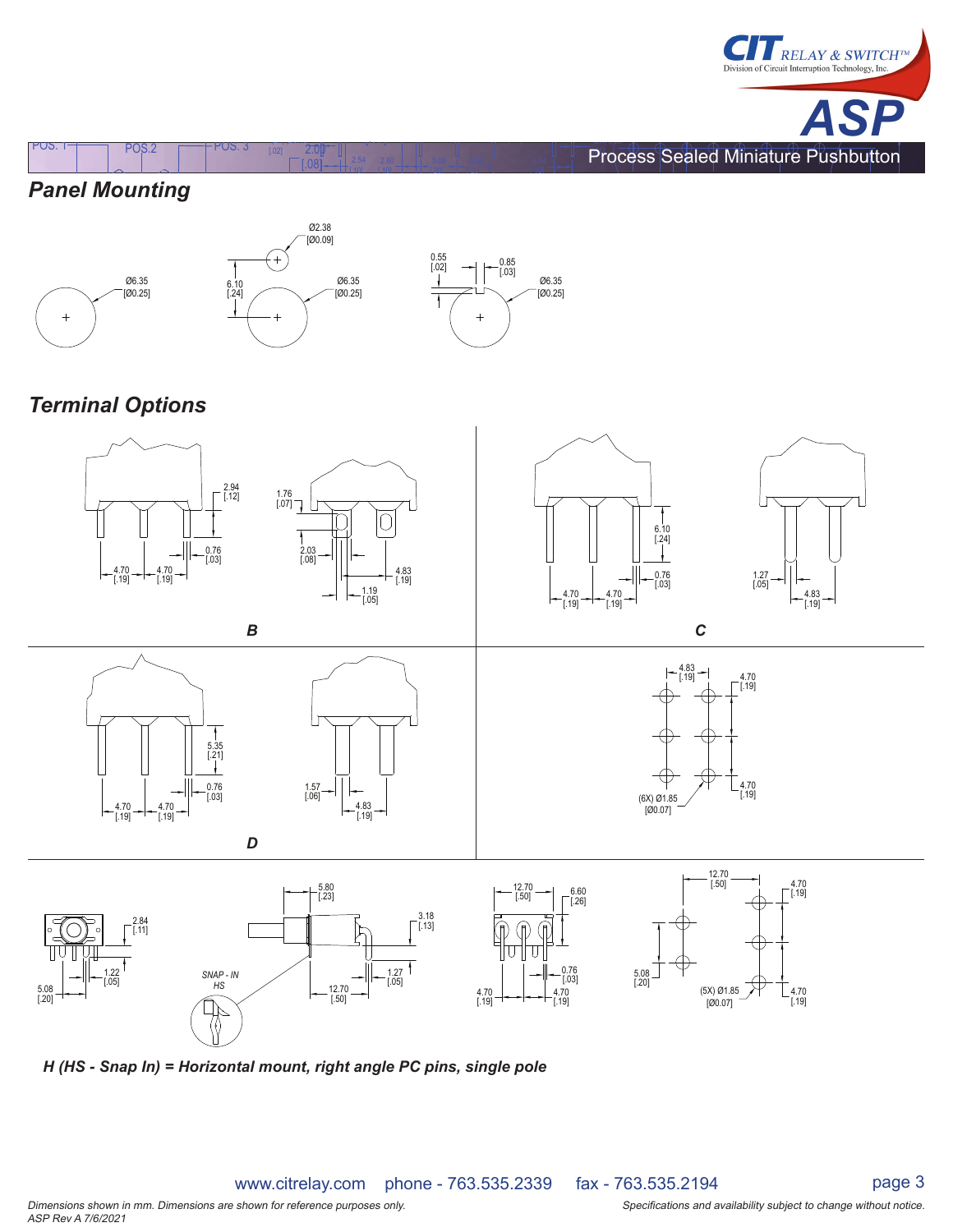

#### *Terminal Options*

 $1.22$ <br>[.05]

 $\begin{bmatrix} 5.08 \\ 20 \end{bmatrix}$   $\begin{bmatrix} -2 \\ -2 \end{bmatrix}$   $\begin{bmatrix} 0.05 \\ -2 \end{bmatrix}$ 



[ 20]

[ 20]

[ 10]

(2X) 0.30

 *H (HS - Snap In) = Horizontal mount, right angle PC pins, double pole*

 2.54 [.10]

[ 10]



 *V = Vertical mount, right angle PC pins, single pole*



 *V = Vertical mount, right angle PC pins, double pole*

Dimensions shown in mm. Dimensions are shown for reference purposes only. The state of the state of the Specifications and availability subject to change without notice. ASP Rev A 7/6/21

page 4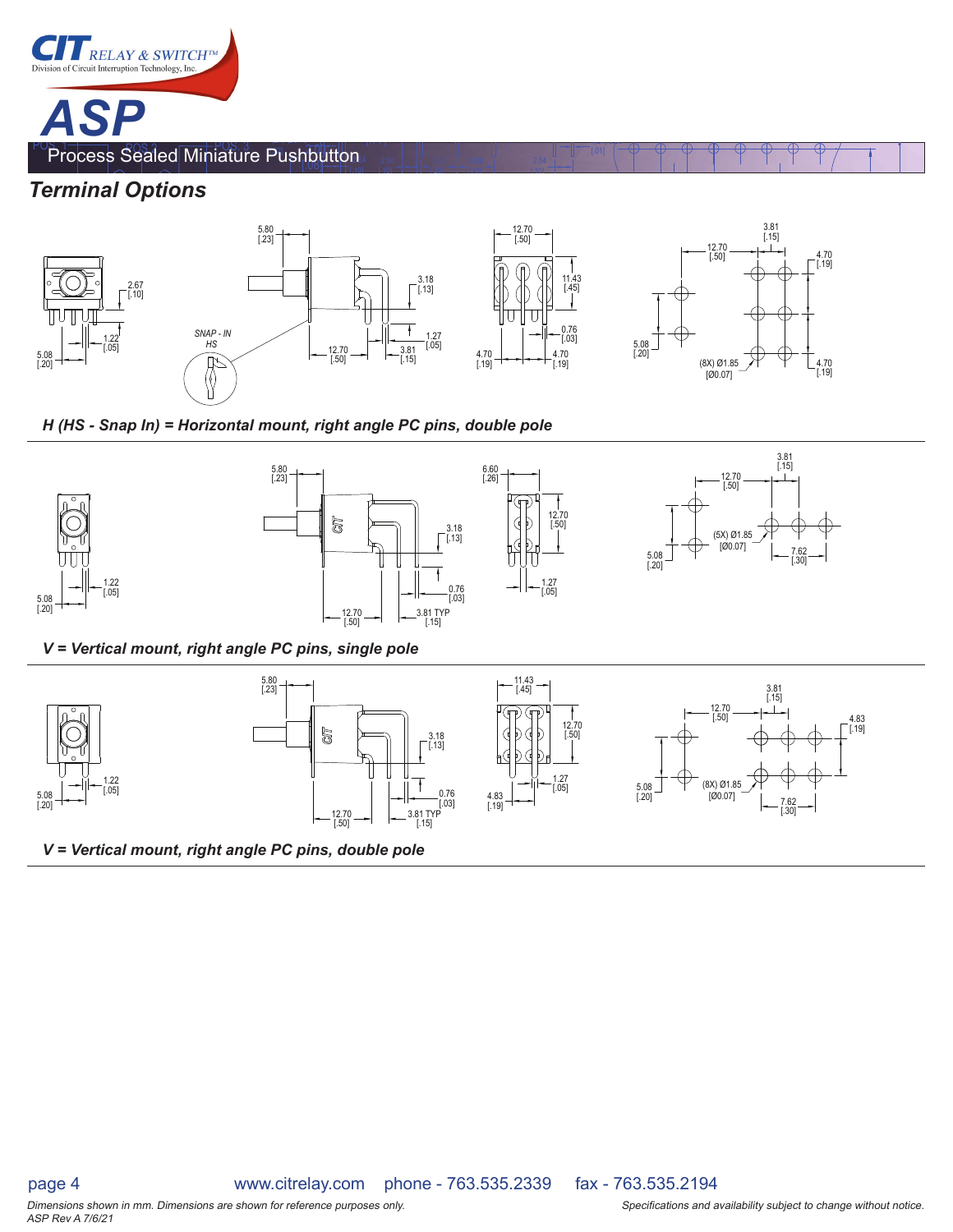

## *Terminal Options*



 $\overline{X}$   $\overline{Y}$   $\overline{Y}$   $\overline{Y}$   $\overline{Y}$   $\overline{Y}$   $\overline{Y}$   $\overline{Y}$   $\overline{Y}$   $\overline{Y}$   $\overline{Y}$   $\overline{Y}$   $\overline{Y}$   $\overline{Y}$   $\overline{Y}$   $\overline{Y}$   $\overline{Y}$   $\overline{Y}$   $\overline{Y}$   $\overline{Y}$   $\overline{Y}$   $\overline{Y}$   $\overline{Y}$   $\overline{Y}$   $\overline{$ 

[.02] [ ] POS. 1 POS.2 POS. 3 [.77] 2.00



 *S20 / S25 (V20/V25 - Snap in bracket) = PC pins with support bracket, single pole*

[.10]

[ 10]

[ 20]

[ 20]

[ 10]

(2X) 0.30





#### *Contact Options*

| Designator<br><b>Contact Material</b> |                          | <b>Terminal Material</b> | <b>Electrical Ratings</b>                                          |  |
|---------------------------------------|--------------------------|--------------------------|--------------------------------------------------------------------|--|
| Silver Plating                        |                          | Gold over Silver Plating | 3A @ 120VAC, 28VDC, 1A @ 250VAC                                    |  |
|                                       | Gold over Nickel Plating | Gold over Nickel Plating | 0.4VA max @ 20VAC or VDC max                                       |  |
| Gold over Silver Plating<br>G         |                          | Gold over Silver Plating | 0.4VA max @ 20VAC or VDC max or<br>3A @ 120VAC, 28VDC; 1A @ 250VAC |  |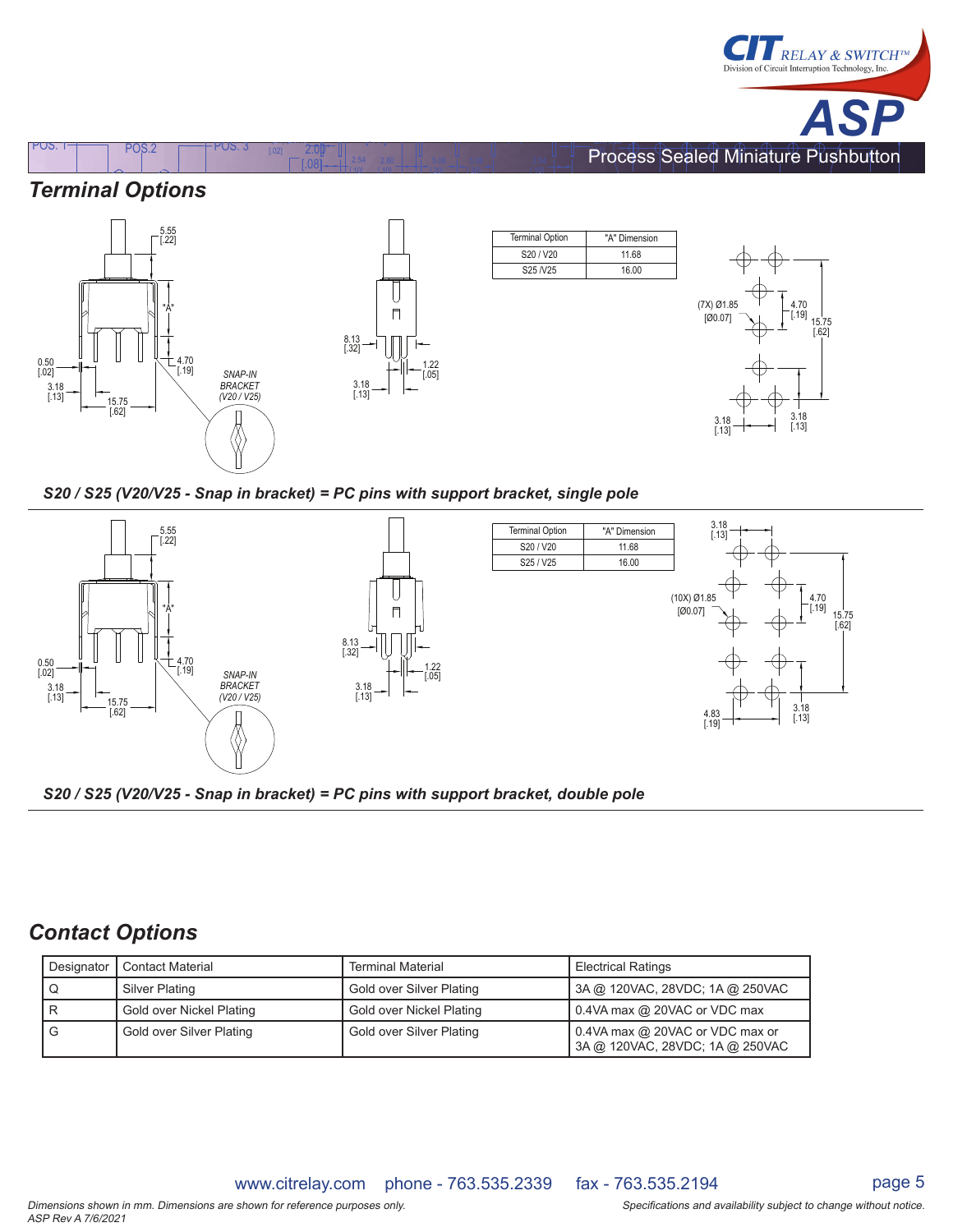



 $1 =$  White,  $2 =$  Black,  $3 =$  Red Contact Factory for other available colors





 $1 =$  White,  $2 =$  Black,  $3 =$  Red Contact Factory for other available colors



[ 20]

[ 20]

[ 10]

(2X) 0.30

 $1 =$  White,  $2 =$  Black,  $3 =$  Red Contact Factory for other available colors



*C73\_ C74\_ C75\_* 1 = White, 2 = Black, 3 = Red Contact Factory for other available colors

4.15 [.16]

11.75 [.46]







 $1 =$  White,  $2 =$  Black,  $3 =$  Red Contact Factory for other available colors

ASP Rev A 7/6/21